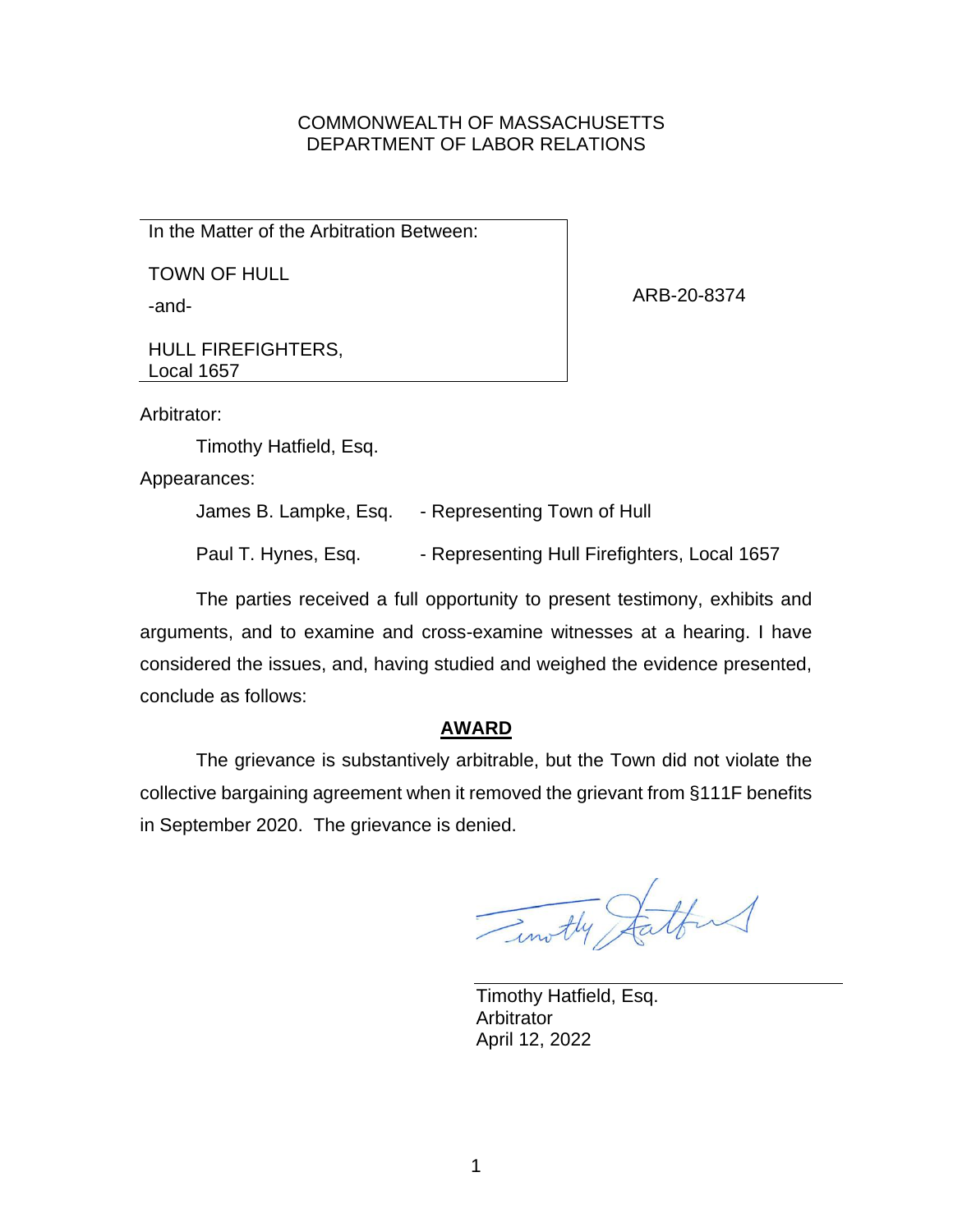## **INTRODUCTION**

On December 28, 2020, the Hull Firefighters, Local 1657 (Union) filed a unilateral petition for Arbitration. Under the provisions of M.G.L. Chapter 23, Section 9P, the Department appointed Timothy Hatfield, Esq. to act as a single neutral arbitrator with the full power of the Department. The undersigned Arbitrator conducted a virtual hearing via Web Ex on June 30, 2021.

The parties filed briefs on October 20, 2021.

# **THE ISSUES 1**

Is the grievance substantively arbitrable?

If so, did the Town violate the collective bargaining agreement when it

removed the grievant from §111F benefits in September 2020?

If so, what shall be the remedy?

# **RELEVANT CONTRACT LANGUAGE**

The parties' Collective Bargaining Agreement (Agreement) contains the

following pertinent provisions:

Article XIV Grievance Procedure (In Part)

Section 1: Any grievance of the members of the Fire Department in respect to wages, rate of pay, or other items and conditions of employment arising under the agreement, or in connection with the interpretation thereof, shall be handled as follows: …

Article XXII Limited Duty (In Part)

Section 1: Whenever a firefighter is incapacitated because of an injury or by one of, or multiple of the following infectious diseases (meningitis, childhood communicable diseases,

 $1$  The parties were unable to agree on a stipulated issue and authorized the arbitrator to craft an appropriate issue.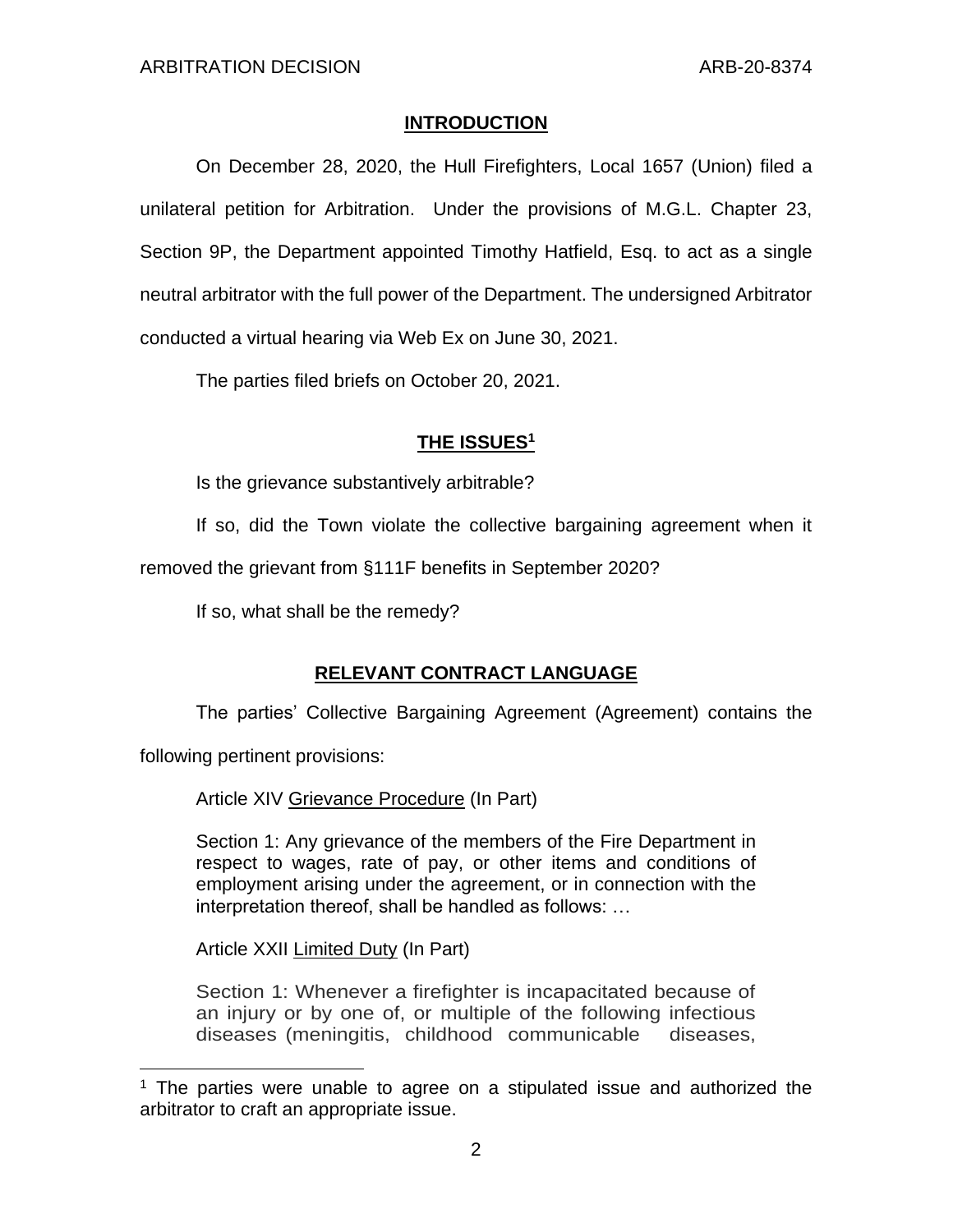herpes virus, hepatitis A, hepatitis B, hepatitis non A/B or, hepatitis C, lice or scabies) sustained in the performance of duty, without fault of his/her own, in accordance with MGL Ch. 41, sec. 111F, said firefighter shall be granted leave without loss of pay, in accordance with Article XXII of this Agreement for the period of such incapacity. …

## **RELEVANT MASSACHUSETTS GENERAL LAW**

## **Acts of 2020 Chapter 53 (In Part)**

AN ACT TO ADDRESS CHALLENGES FACED BY MUNICIPALITIES AND STATE AUTHORITIES RESULTING FROM COVID-19.

*Whereas,* The deferred operation of this act would tend to defeat its purposes, which are to make certain changes in law in response to a public health emergency, each of which is immediately necessary to carry out to accomplish important public purposes, therefore it is hereby declared to be an emergency law, necessary for the immediate preservation of the public health and convenience. …

SECTION 14. (a) Notwithstanding any general or special law to the contrary, subsections (b) and (c) of section 91 of chapter 32 of the General Laws shall not apply in calendar year 2020 to the following 2 categories of persons for hours worked and earnings received during the governor's March 10, 2020 state of emergency:

(i) any person who has been retired and who is receiving a pension or retirement allowance, pursuant to said chapter 32 or any other general or special law, from the commonwealth or a county, city, town, district or authority; or

(ii) any person whose employment in the service of the commonwealth or a county, city, town, district or authority has been terminated, pursuant to said chapter 32 or any other general or special law, by reason of having attained an age specified in said general or special law or by the rules and regulations of any department or agency of the commonwealth or a county, city, town, district or authority without being entitled to any pension or retirement allowance.

These 2 categories of persons may, during the state of emergency and subject to all other laws, rules and regulations governing the employment of persons in the commonwealth or a county, city, town,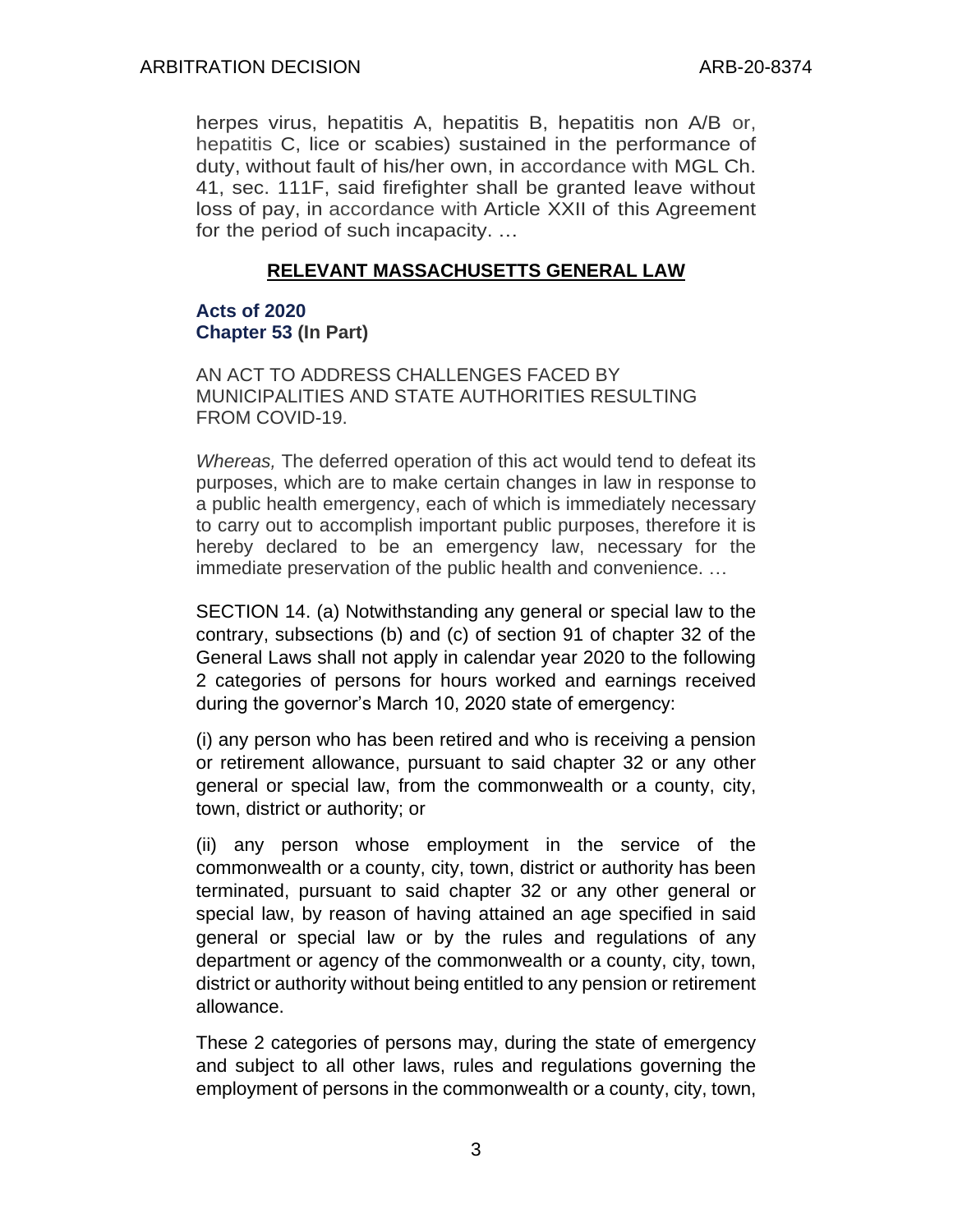district or authority, be employed in the service of the commonwealth or a county, city, town, district or authority, including as a consultant or independent contractor or as a person whose regular duties require that such person's time be devoted to the service of the commonwealth, county, city, town, district or authority during regular business hours.

(b) This section shall not apply to individuals retired under a general or special law on disability. …

## **Chapter 41, Section 111F (In Part)**

Whenever a police officer or fire fighter of a city, town, or fire or water district is incapacitated for duty because of injury sustained in the performance of his duty without fault of his own, or a police officer or fire fighter assigned to special duty by his superior officer, whether or not he is paid for such special duty by the city or town, is so incapacitated because of injuries so sustained, he shall be granted leave without loss of pay for the period of such incapacity; provided, that no such leave shall be granted for any period after such police officer or fire fighter has been retired or pensioned in accordance with law or for any period after a physician designated by the board or officer authorized to appoint police officers or fire fighters in such city, town or district determines that such incapacity no longer exists. All amounts payable under this section shall be paid at the same times and in the same manner as, and for all purposes shall be deemed to be, the regular compensation of such police officer or fire fighter. …

# **FACTS**

The Town of Hull (Town or Employer) and the Union are parties to a collective bargaining agreement that was in effect at all relevant times to this arbitration. The grievant, John King (King / grievant) was a former firefighter for the Town who retired in 2016 and commenced receiving his pension.

On April 3, 2020, in response to the COVID-19 pandemic, the Massachusetts Legislature passed c. 53 of the Acts of 2020 (Act). Section 14 (§14) of the Act temporarily removed the cap on hours and earnings for certain retired employees.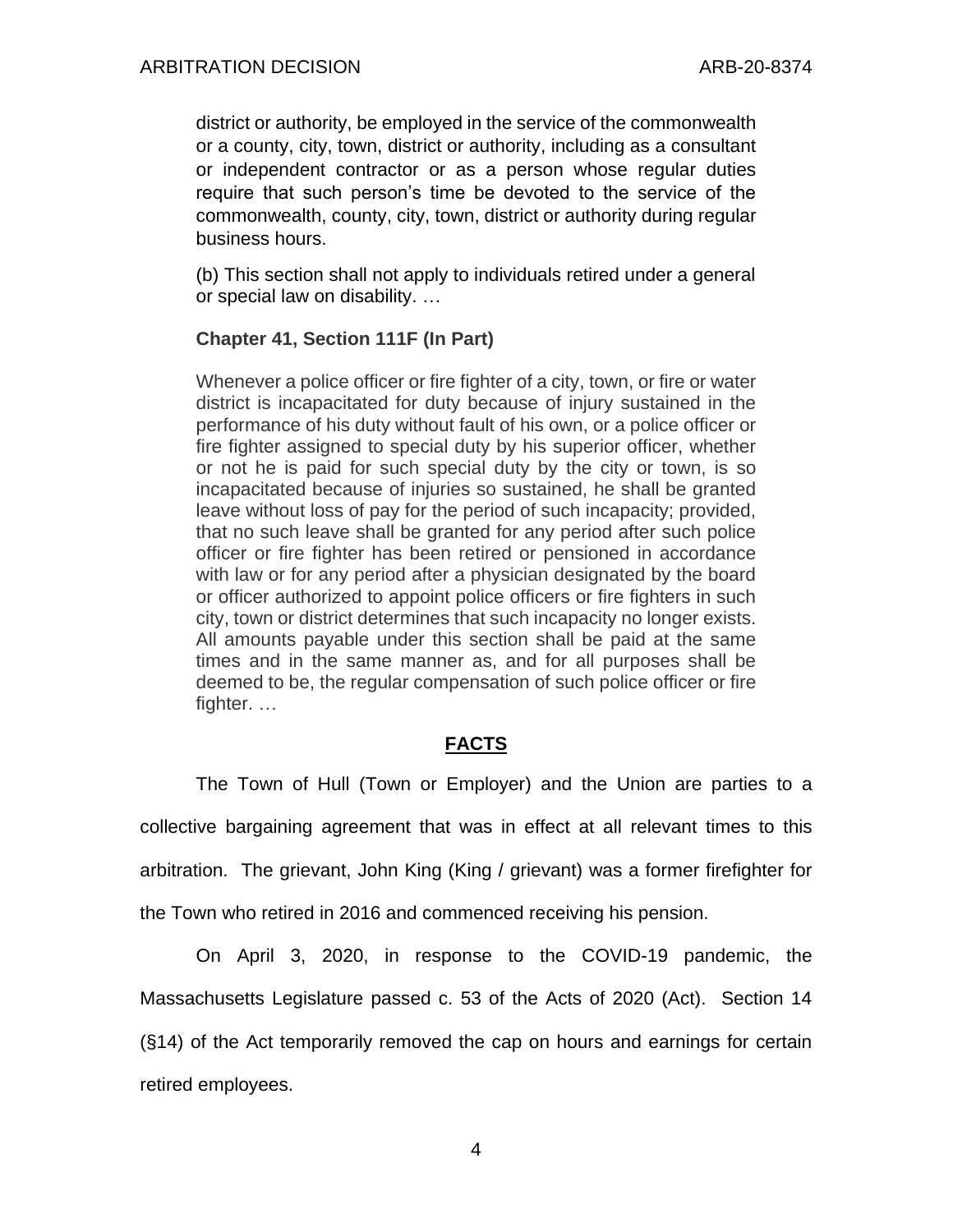On April 7, 2020, at the request of the Town, King returned to work as a firefighter under the provisions of the Act. King was assigned to Group 4, Station One, Engine One, which was a one-man assignment, working a twenty-four-hour shift. Upon his return to work, King continued to receive his retirement pension payments, as well as compensation for his hours worked.

On June 20, 2020, King began to feel pain in his chest and arm during his shift. Medics responded to Station One and transferred King to South Shore Hospital where he was admitted to the Cardiac Care Unit. King did not return to work for the Town after this cardiac incident. King requested to be placed on Injured On Duty (IOD) pay under c. 41, §111F (§111F). The Fire Chief placed King on IOD and he began receiving disability pay under §111F for a period of six weeks.

On September 15, 2020, Town Manager Lemnios (Lemnios) notified King that he was being removed from IOD leave under §111F as he was placed on IOD in error. Lemnios informed King that because he was already retired and receiving a retirement pension, he was ineligible for §111F benefits. On September 28, 2020 a grievance was filed over King's removal from IOD leave. The grievance was denied at all steps of the grievance procedure, resulting in the instant arbitration.

### **POSITIONS OF THE PARTIES**

### **THE UNION**

The arbitrator's role is to give effect to all provisions of the collective bargaining agreement. In this case the parties negotiated a straight forward policy which would be followed for injured leave eligibility in Article XXII, §1. A careful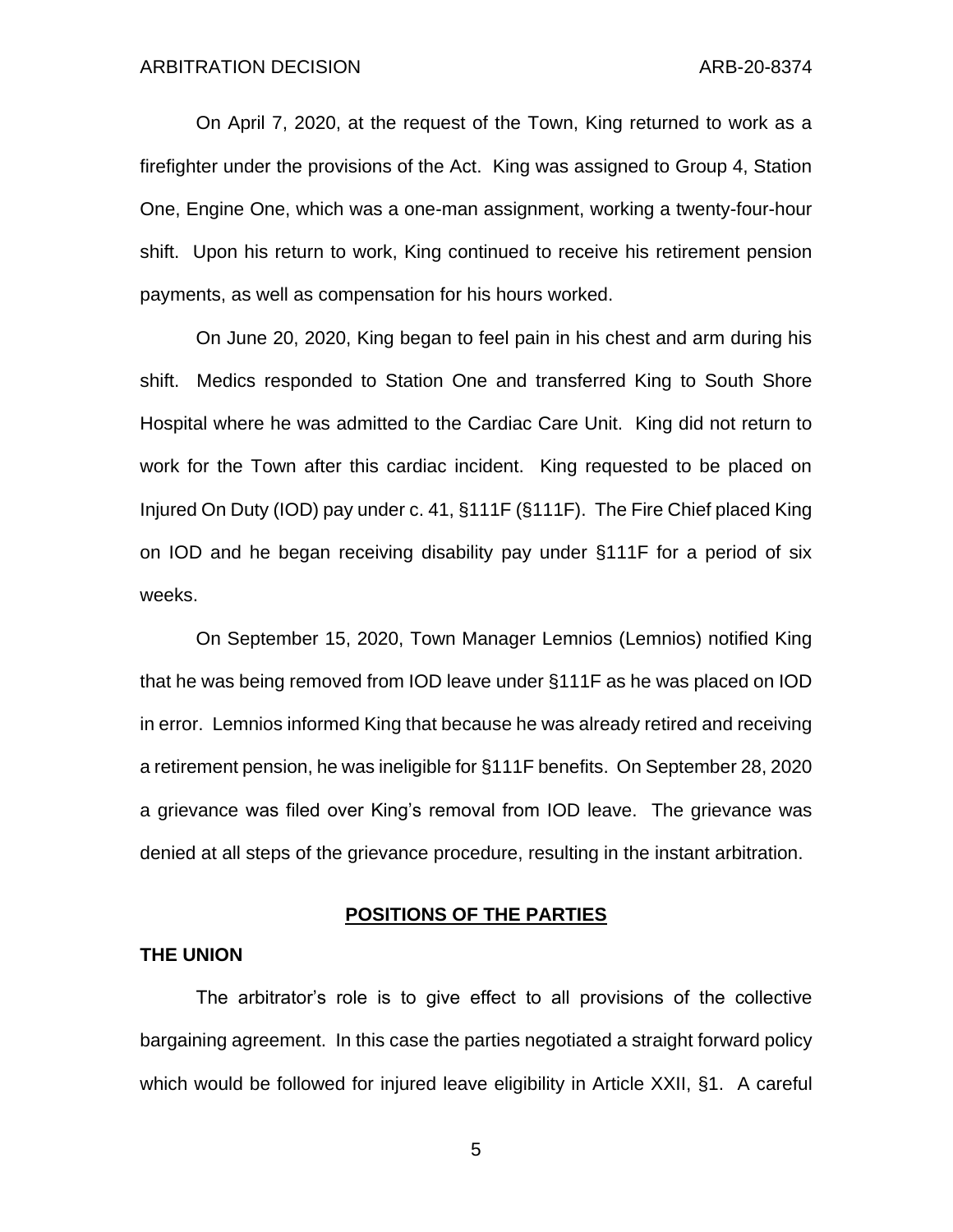#### ARBITRATION DECISION ARB-20-8374

review of Article XXII, §1 and the COVID Emergency Act demonstrates that both are clear and unambiguous. It is uncontradicted that King was performing work as a firefighter when he became incapacitated due to cardiac problems. It is also uncontradicted that King was still incapacitated when the Town Manager made the arbitrary and erroneous decision to remove him from the injured leave payroll.

There is also no ambiguity in §14 of the COVID Emergency Act. The provision that the employee be "subject to all other laws, rules and regulations governing the employment" is dispositive of the issue. This is precisely why King was eligible to become an active member of the Union, pursuant to M.G.L. c. 150E and he began paying dues. This is also why the Town was required to make all tax withholdings and retirement withholdings. Therefore, because, pursuant to the COVID Emergency Act he was subject to all laws covering his employment, he was required to join the Union and was subject to the collective bargaining agreement's recognition clause and the injury leave provisions in Article XXII, §1.

Since this was the first time a retired Hull firefighter had been allowed to return to duty, the arbitrator is tasked with resolving this grievance having no past practice and relying solely on language. For the Town to ignore clear and unambiguous language is a violation, as the Town does not have the unfettered and absolute right to alter or add to the collective bargaining agreement unilaterally.

#### **Conclusion**

This is the first time in the history of the Hull Fire Department that a firefighter was removed from injured leave: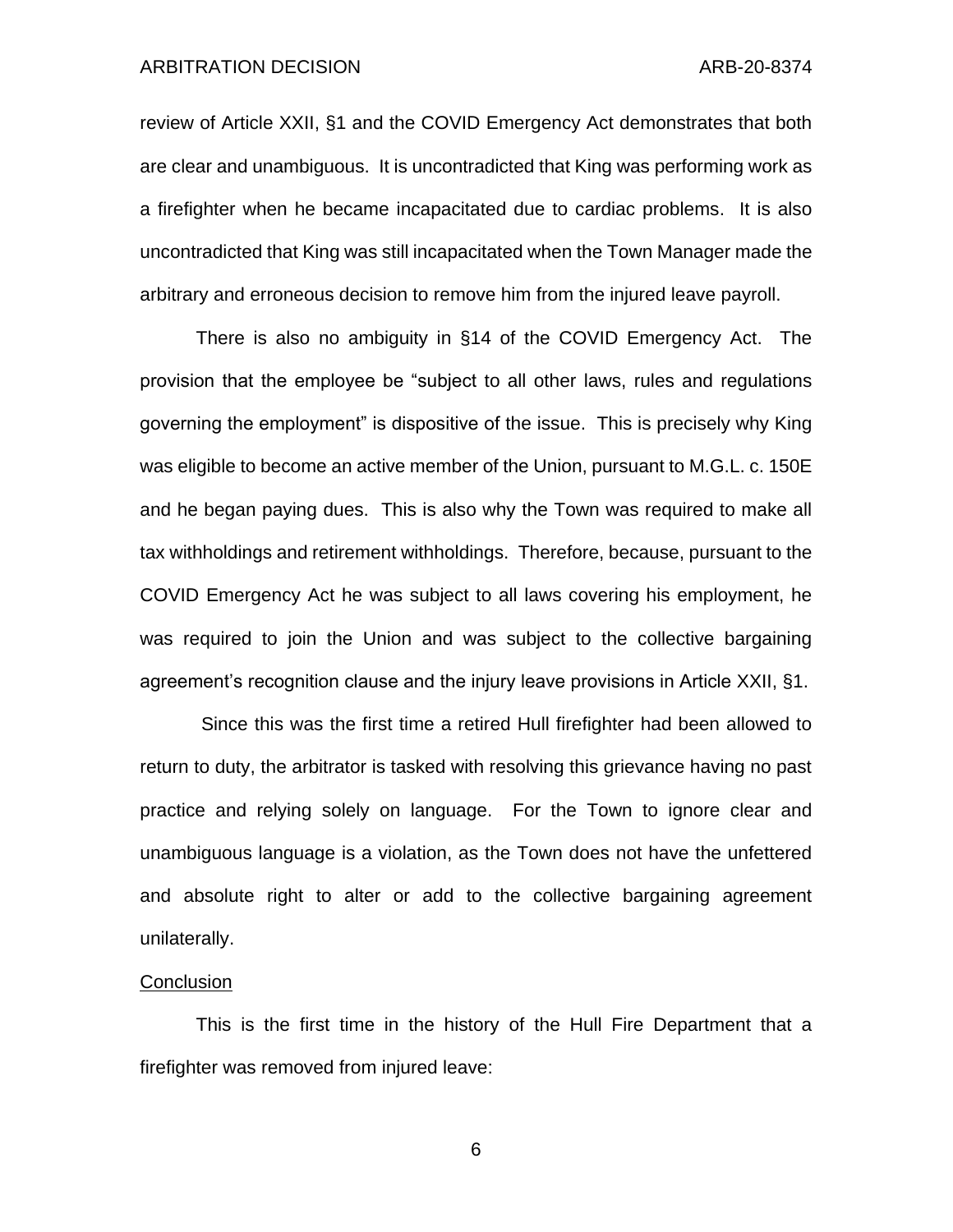- 1. Without being cleared to return to duty;
- 2. Without being examined by the Town physician;
- 3. Based on the arbitrary decision of the Town Manager; and
- 4. Without being retired for Accidental Disability retirement.

Section 111F provides income protection in cases where public servants in the most high-risk public safety jobs incur injury or illness as a result of that job and are unable to work. In this case King, due to his service to the Town during the State of Emergency is now left with a serious cardiac condition. Investigations concerning injured leave benefits deserve a high degree of accuracy and care which was not done in this case.

The Union requests that the arbitrator issue a make whole remedy and order that King be reinstated to the injured leave payroll retroactive to September 15, 2020, that retirement contributions be withheld from both the back pay and front pay, and any other remedy which the arbitrator deems fair and just.

### **THE EMPLOYER**

### Grievance is Not Arbitrable

It is a well-recognized principle of arbitration law that arbitration is a matter of contract, and a party cannot be required to submit to arbitration any dispute which he has not agreed to submit. There is no evidence to conclude that the Town agreed to submit to arbitration disputes over the statutory benefit of M.G.L. c.41, §111F.

The gravamen of the Union's complaint is that the Town improperly removed King from the §111F benefits he was receiving while he was at the same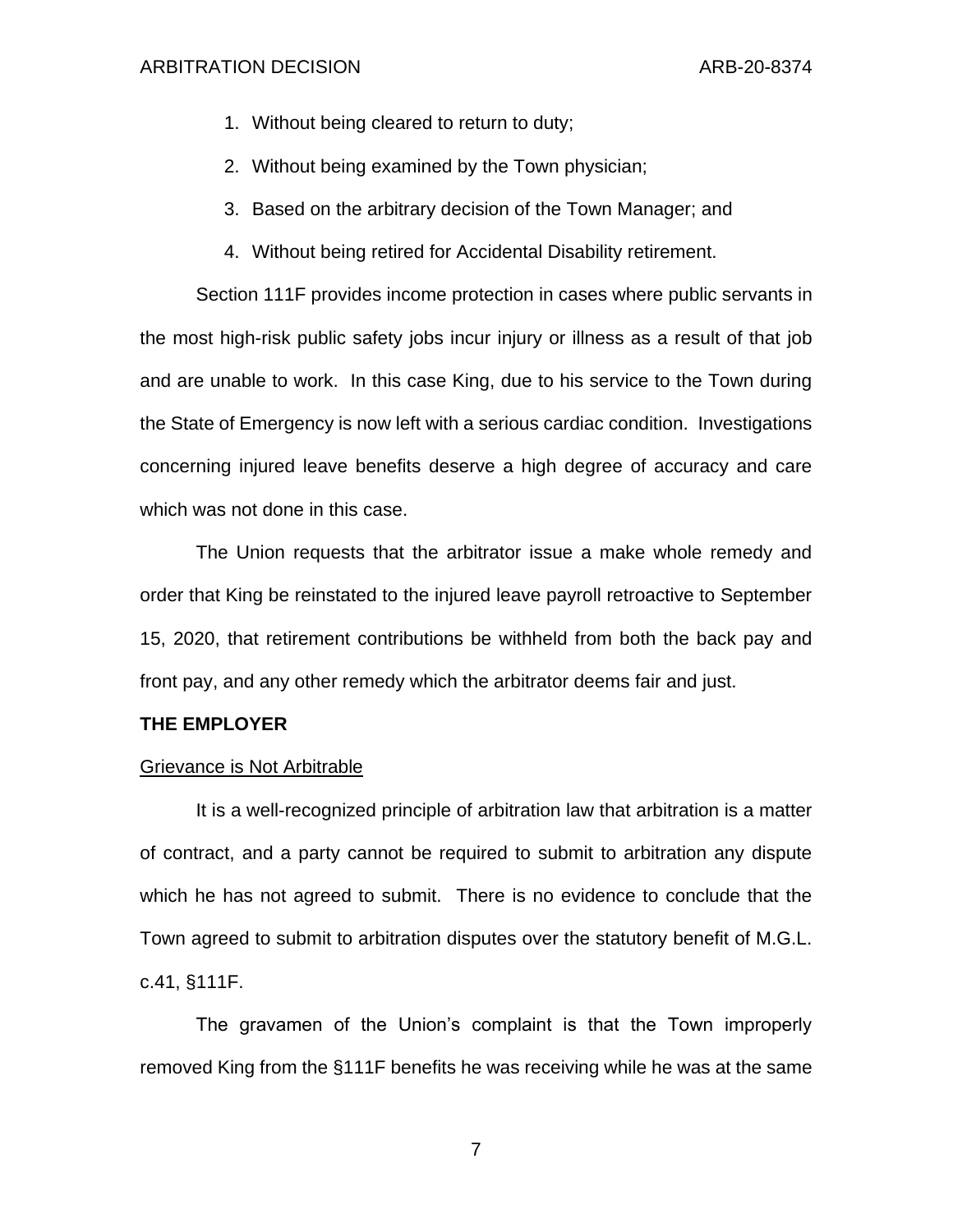#### ARBITRATION DECISION ARB-20-8374

time receiving his retirement allowance. The Union cites Article XXII of the collective bargaining agreement as the provision violated by the Town. If the dispute does not come under that provision, then the dispute is not arbitrable under the collective bargaining agreement and the arbitration should be denied.

Article XIV, Grievance Procedure provides: "any grievance of the members of the Fire Department in respect to wages, rate of pay or other terms and conditions of employment arising under the agreement, or in connection with the interpretation thereof, shall be handles as follows …" The collective bargaining agreement is clear that for a dispute to be a grievance subject to arbitration, it must be one that can be said to be arising under the agreement. Thus, as a threshold matter, the arbitrator must determine that the entitlement to §111F benefits or the removal from §111F benefits arises out of the collective bargaining agreement. In this case, the collective bargaining agreement is clear that §111F benefits do not arise out of the contract, but rather from an independent state law.

The collective bargaining agreement is devoid of any provision providing for payment of §111F benefits or the non-payment of §111F benefits and is silent on entitlement to §111F benefits. That silence, especially when the Union could have sought to negotiate a provision, is most telling that §111F is not a benefit provided by the collective bargaining agreement, but rather is provided by the statute itself.

The language of Article XXII, cited by the Union, does not create a contractual right to §111F benefits. Rather, it creates a contractual process for an employee already on §111F benefits to be assigned light duty. A dispute over the entitlement to §111F benefits does not arise under the contract and cannot be the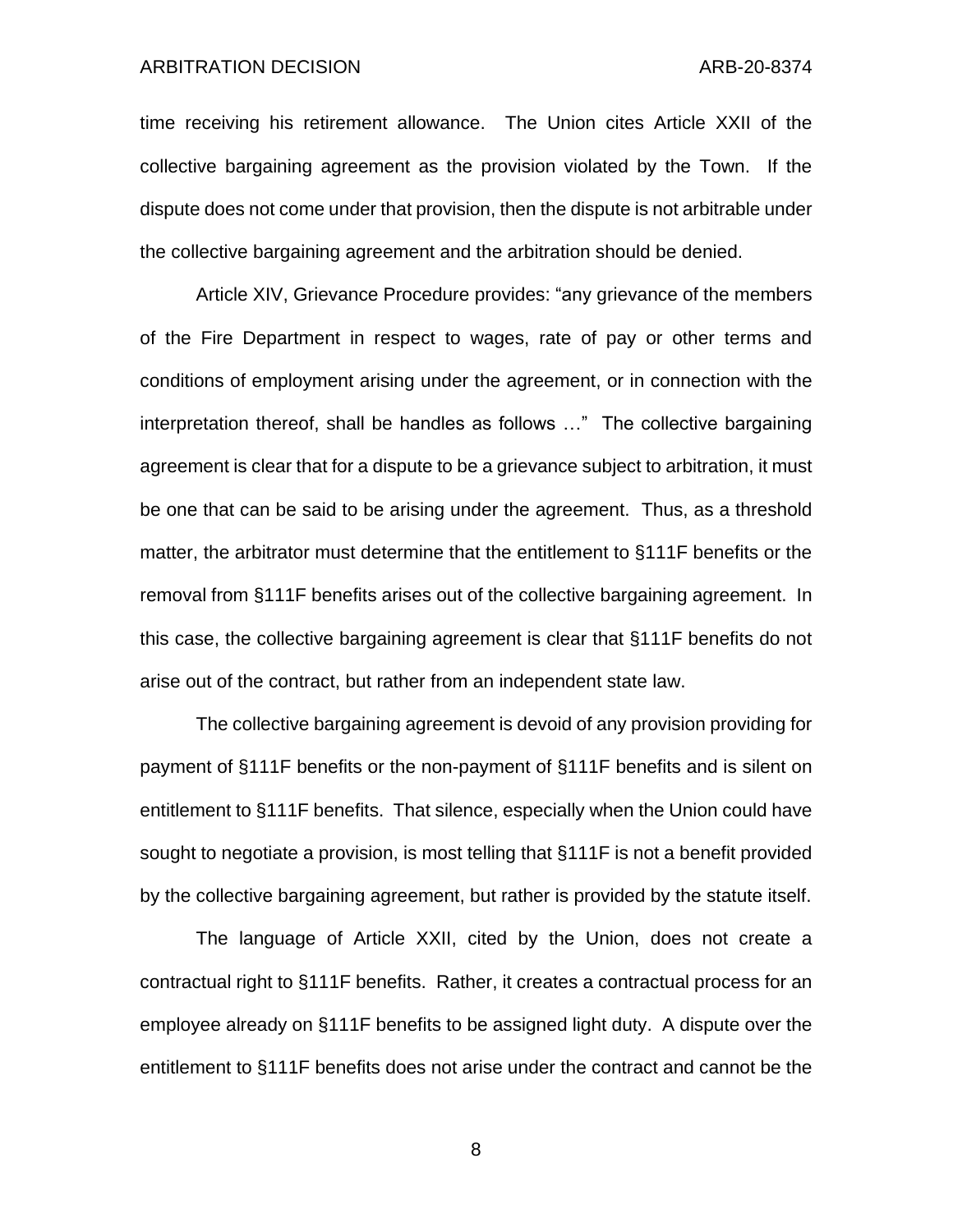subject of the grievance procedure or lead to arbitration. Thus, by its plain terms, the collective bargaining agreement does not provide for §111F benefits, and the grievance is not arbitrable.

#### Merits

Adopting the interpretation argued by the Union is contrary to the plain language of §111F, and §14 of c. 53 of the Acts of 2020 and would lead to the absurd result that a retired employee receiving a pension can at the same time and from the same employer, receive his full compensation under Section §111F, thus having two streams of income from the same community. Since the Legislature never provided in §111F and/or §14 that an employee can receive both benefits, it can be said that its intention was to not allow an employee on a retirement pension to also collect his full pay on §111F.

#### Article XXII Limited Duty Not Violated

Article XXII does not provide a basis for someone to claim entitlement to §111F. The process for placing someone on §111F benefits remains the statute and not the collective bargaining agreement. For the arbitrator to find otherwise would be adding language to the collective bargaining agreement and such a modification is beyond the scope of the arbitrator's authority. Any failure to place or keep someone on §111F must be addressed under the statute. Adequate remedies are provided under the law apart from the collective bargaining agreement.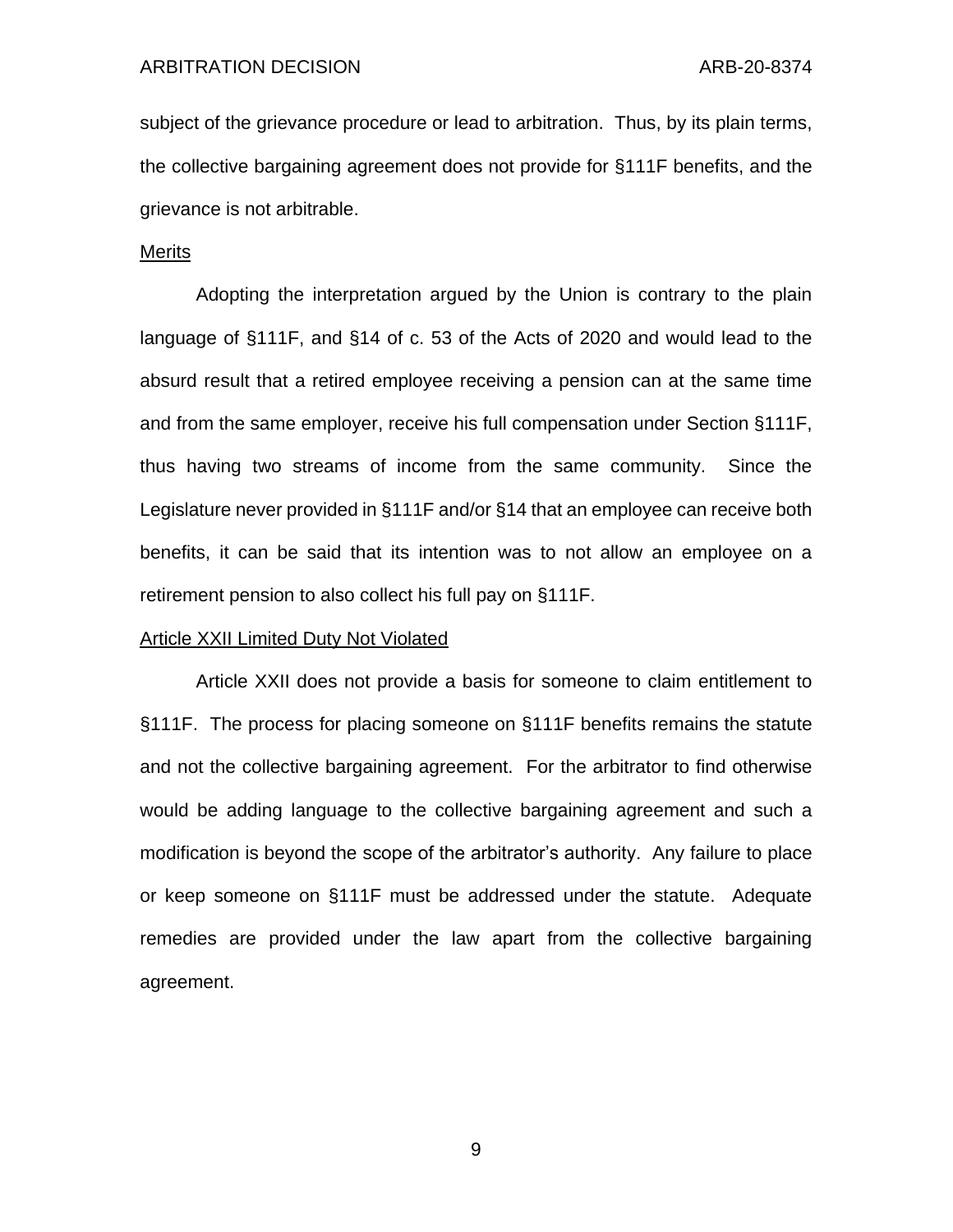§14

Just as the arbitrator has no authority to add language to the collective bargaining agreement, he similarly lacks the authority to add language to a statute. While it would have been helpful if the Legislature had addressed the issue of what happens when a retired employee is brought back to work under §14 and is then injured, for whatever reason it did not address that issue. No presumption can be applied to explain why it wrote the statute the way it did. What is clear is that it did not see fit to provide affirmatively that a called back employee under §14 who is injured is entitled to §111F. There is no basis or authority for the arbitrator to change the statute even if he wanted to or had good reason to do so.

#### Public Policy

§111F specifically provides that one cannot receive benefits if the employee has retired or is on a pension. §14, the law under which King was temporarily brought back to work, does not change §111F and is silent on that issue. The Legislature clearly intended that an employee who is collecting a retirement pension cannot also at the same time collect §111F benefits. An award in favor of the Union would frustrate the purpose of §111F which was designed not to provide a windfall to employees, but to provide compensation 100% tax free to public employees injured in the performance of their job. Being able to collect both §111F benefits and a pension from the same employer would create a windfall for the employee. The law disfavors a windfall or double dipping on §111F and would be against public policy to collect both from the same employer.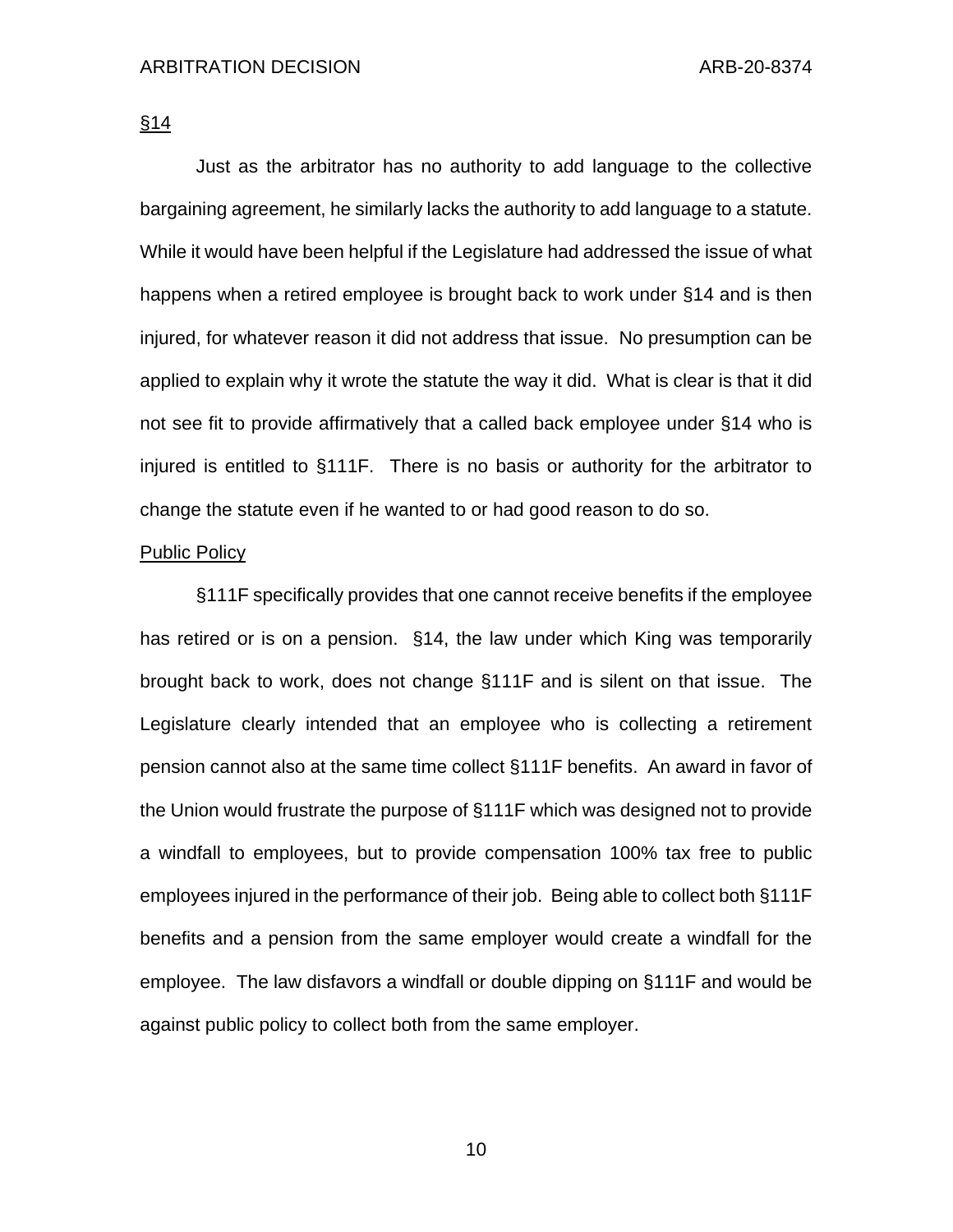### **Conclusion**

Based on the evidence presented at the hearing, as well as the arguments set forth in this brief, the grievance should be denied.

### **OPINION**

The issues before me are: Is the grievance substantively arbitrable? If so, did the Town violate the collective bargaining agreement when it removed the grievant from §111F benefits in September 2020? If so, what shall be the remedy?

For all the reasons stated below, the grievance is substantively arbitrable, but the Town did not violate the collective bargaining agreement when it removed the grievant from §111F benefits in September 2020, and the grievance is denied.

### Substantive Arbitrability

As a threshold matter, the first question to be answered is whether the grievance is substantively arbitrable. For a grievance to be substantively arbitrable under the collective bargaining agreement, it must concern "wages, rate of pay, or other items and conditions of employment arising under the agreement, or in connection with the interpretation thereof."

Article XXII of the collective bargaining agreement states that:

Whenever a firefighter is incapacitated because of an injury … sustained in the performance of duty, without fault of his/her own, in accordance with MGL c. 41, sec. 111F, said firefighter shall be granted leave without loss of pay, in accordance with Article XXII of this Agreement for the period of such incapacity.

§111F is clearly and unequivocally referenced and incorporated into the collective bargaining agreement in Article XXII. As such, a grievance objecting to a firefighter's removal from §111F, falls within the "in connection with the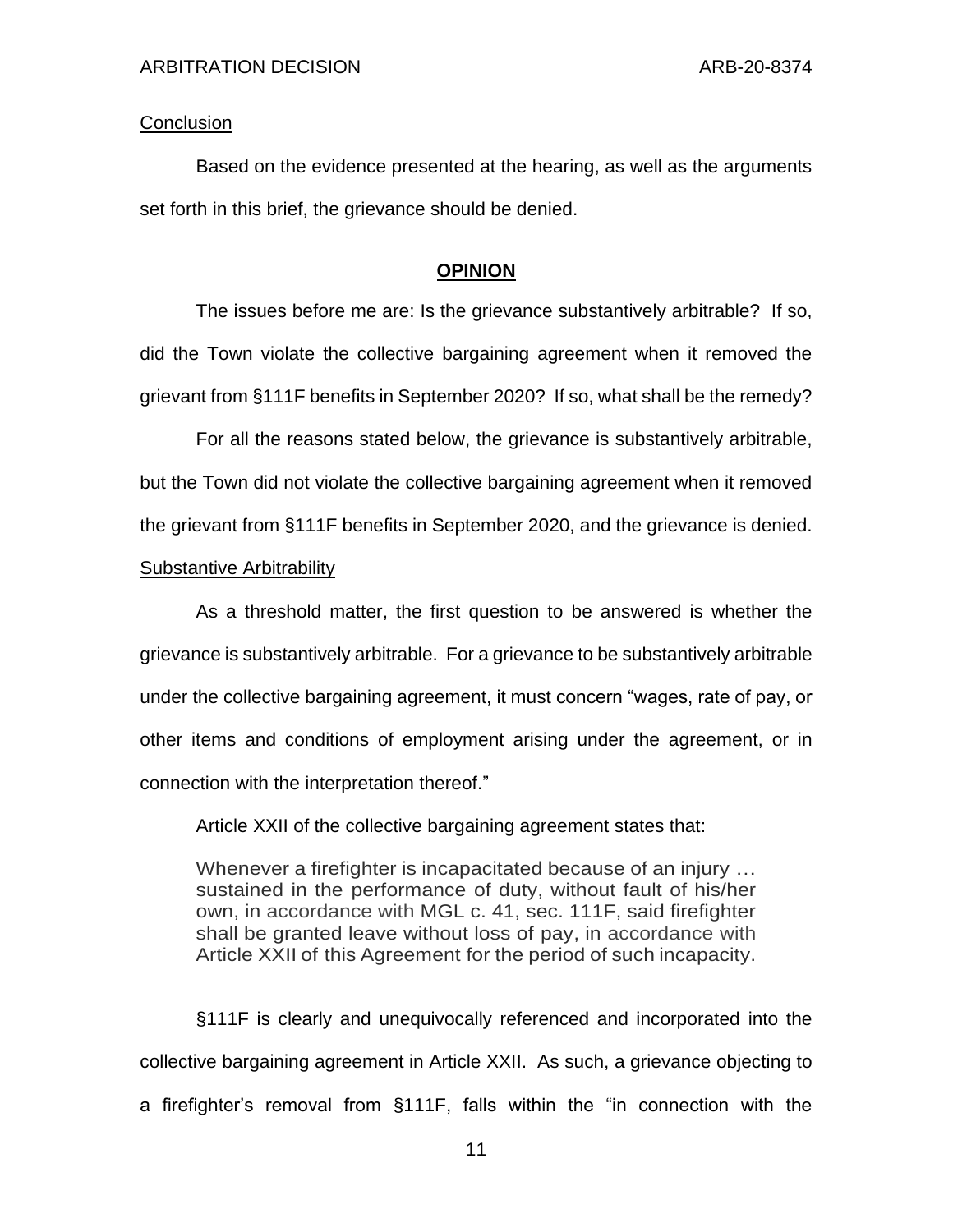interpretation" language of Article XIV. For that reason, the grievance is substantively arbitrable.

#### Merits

As noted above, the parties incorporated §111F into the collective bargaining agreement in Article XXII. As a result of the Governor's declaration of a State of Emergency in Massachusetts in the spring of 2020, the Legislature passed c. 53, §14 of the Acts of 2020. §14 temporarily waived the income earning cap and the hours cap of retired employees to help alleviate the burden cities and towns were having keeping municipal services functioning during the COVID-19 pandemic.

King retired from the Town in 2016 and began collecting his retirement pension. On April 7, 2020, he returned to service as a firefighter for the Town under the provisions of §14. King continued to receive his retirement pension while working for the Town and receiving compensation for his services. While §14 lifted the cap on earnings and the amount of hours a retiree could work, it was silent in regards to eligibility for §111F benefits should a retired employee be hurt on the job as happened to King.

A review of the language of §111F reveals that retirees are specifically excluded from eligibility for §111F benefits. §111F states that: "no such leave shall be granted for any period after such … fire fighter has been retired or pensioned." There is no dispute that King was retired and receiving his pension before and during his return to service with the Town. This restriction in §111F and §14's silence on the issue, combine to make King ineligible for IOD leave under §111F.